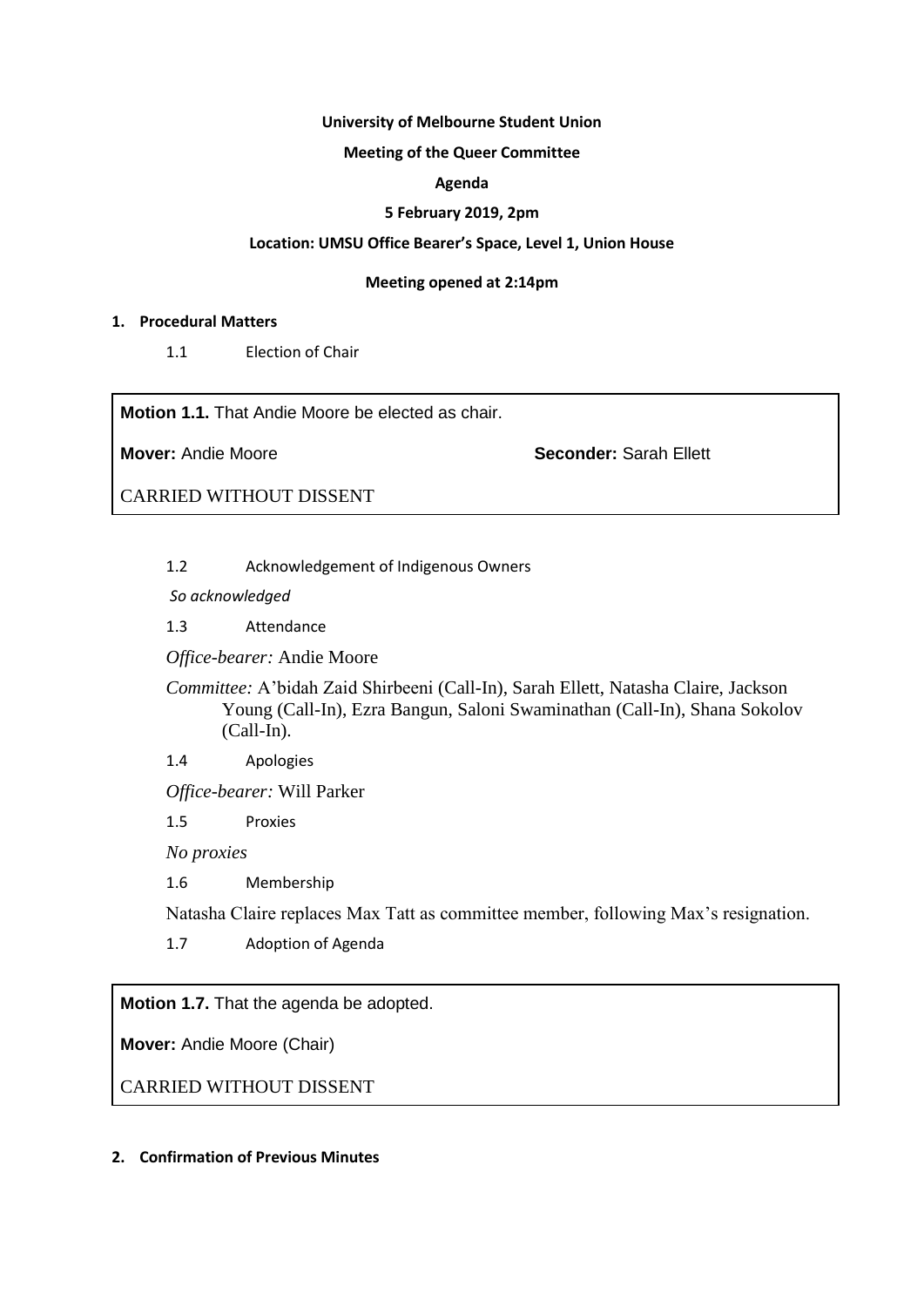**Motion 2.** To confirm the minutes of the meeting on the 5/12/18 as a true and accurate record of the proceedings.

**Mover:** Andie Moore (Chair)

CARRIED WITHOUT DISSENT

### **3. Conflict of Interest Declarations**

*None declared.*

# **4. Matters Arising from the Minutes**

*None arose.*

### **5. Correspondence**

*None received, except that detailed in the office-bearer report.*

# **6. Office Bearer Report**

Andie explained the content of the office-bearer report extensively.

**Motion 6.** To accept the office-bearer report as presented.

**Mover:** Chair

CARRIED WITHOUT DISSENT

### **7. Other Reports**

*None received.*

# **8. Motions on Notice**

Andie explained that gifts to zine contributors had been given out the previous year, and that this incentivised submissions to the zine. Andie also noted the quickness of contributors submitting to the zine, particularly given the short deadline.

**Motion 8.1.** To approve up to \$310 from the Special Projects and Events budget line to spend on gifts for contributors to the Queer Department Zine.

**Mover:** Chair

CARRIED WITHOUT DISSENT

Andie explained that the money would go towards buying the ingredients for the glitter tubs, which included pure aloe vera gel, bioglitter and small, plastic lip balm tubs, and that the cost of the glitter tubs was predicated on glitter tub costs from the year before.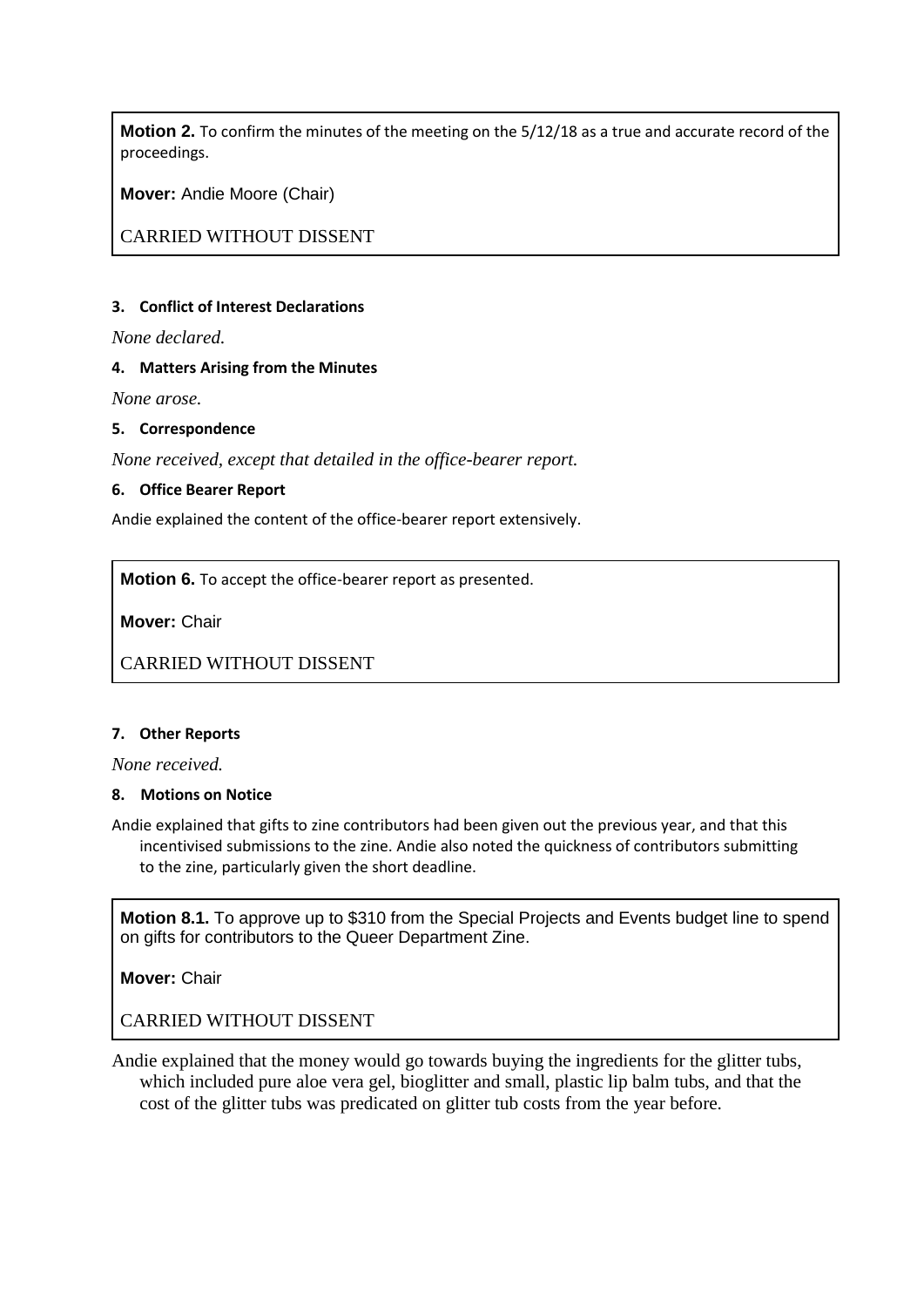**Motion 8.2.** To approve up to \$750 from the Orientation Weeks budget line to spend on glitter tubs for Summerfest.

**Mover:** Chair

CARRIED WITHOUT DISSENT

Andie explained that Motion 8.3 covered catering required for the picnic and speed friending, based off the same costs spent the previous year.

**Motion 8.3.** To approve up to \$400 from the Orientation Weeks budget line to spend on food for the Summerfest picnic and speed friending.

**Mover:** Chair

CARRIED WITHOUT DISSENT

**Motion 8.4.** To approve up to \$1,550 from the Orientation Weeks budget line to spend on printing the Summerfest zine.

**Mover:** Chair

CARRIED WITHOUT DISSENT

Andie reiterated that the costs mentioned in Motion 8.5 were used in the 2018 budget submission, and accounted for one drink per person priced at \$5 a drink, and catering for 12 drinks events with platters from A1 bakery. Andie noted that nonetheless, these costs are subject to change, as it is hard to gauge future attendance numbers as the event has never been run before, and the Ida plans to provide catering in the near future, and food prices are TBC.

**Motion 8.5.** To approve up to \$2,850 from the Special Projects and Events budget line to spend on food and drinks for "G&Ts with the LGBTs" events over this year.

**Mover:** Chair

CARRIED WITHOUT DISSENT

Andie explained that it

**Motion 8.6.** To approve up to \$200 from the Queer Space Maintenance budget line to spend on replenishing snacks and drinks for the Queer Space.

**Mover:** Chair

CARRIED WITHOUT DISSENT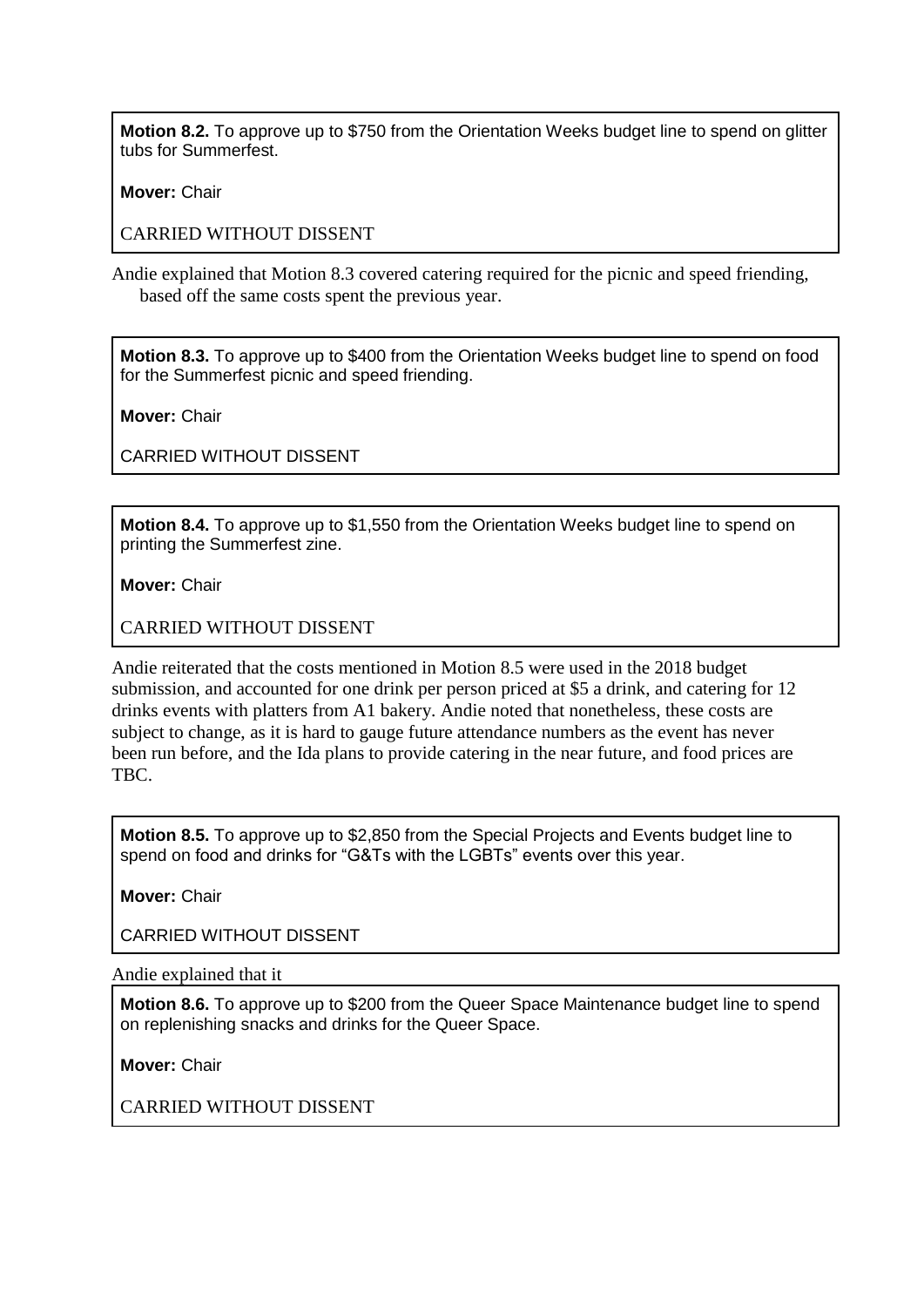**Motion 8.7.** To approve up to \$300 from the Queer Space Maintenance budget line to spend on a new banner for the Queer Space.

**Mover:** Chair

CARRIED WITHOUT DISSENT

**Motion 8.8.** To approve up to \$6,000 from the Food and Beverages for Collectives budget line to spend on food and drink for Lunch with the Queer Bunch every Wednesday.

**Mover:** Chair

CARRIED WITHOUT DISSENT

**Motion 8.9** To approve up to \$480 from the Food and Beverages for Collectives budget line to spend on food and drink for the Trans collective.

**Mover:** Chair

CARRIED WITHOUT DISSENT

**Motion 8.10** To approve up to \$50 from the Orientation Weeks budget line to spend on materials for the Carnival Day stands at Summerfest.

**Mover:** Chair

CARRIED WITHOUT DISSENT

### **9. Motions Without Notice**

#### **10. Other Business**

10.1 Gender neutral bathrooms protest action

- Ezra noted on how to add explanation/clarification around the bathroom because some people (especially international students) might get confused. Andie gave an idea of adding a poster to explain about it and put it on some of the bigger bathrooms.
	- 10.2 Summerfest volunteers needed
	- 10.3 Glitter makers needed
- Need volunteers to mix the aloe vera with glitters. Sarah noted that maybe we should not use fingers to mix it up in concern of hygiene.

10.4 Queer spaces snacks + cleaning up

### **11. Next Meeting**

Scheduled later **12. Close**